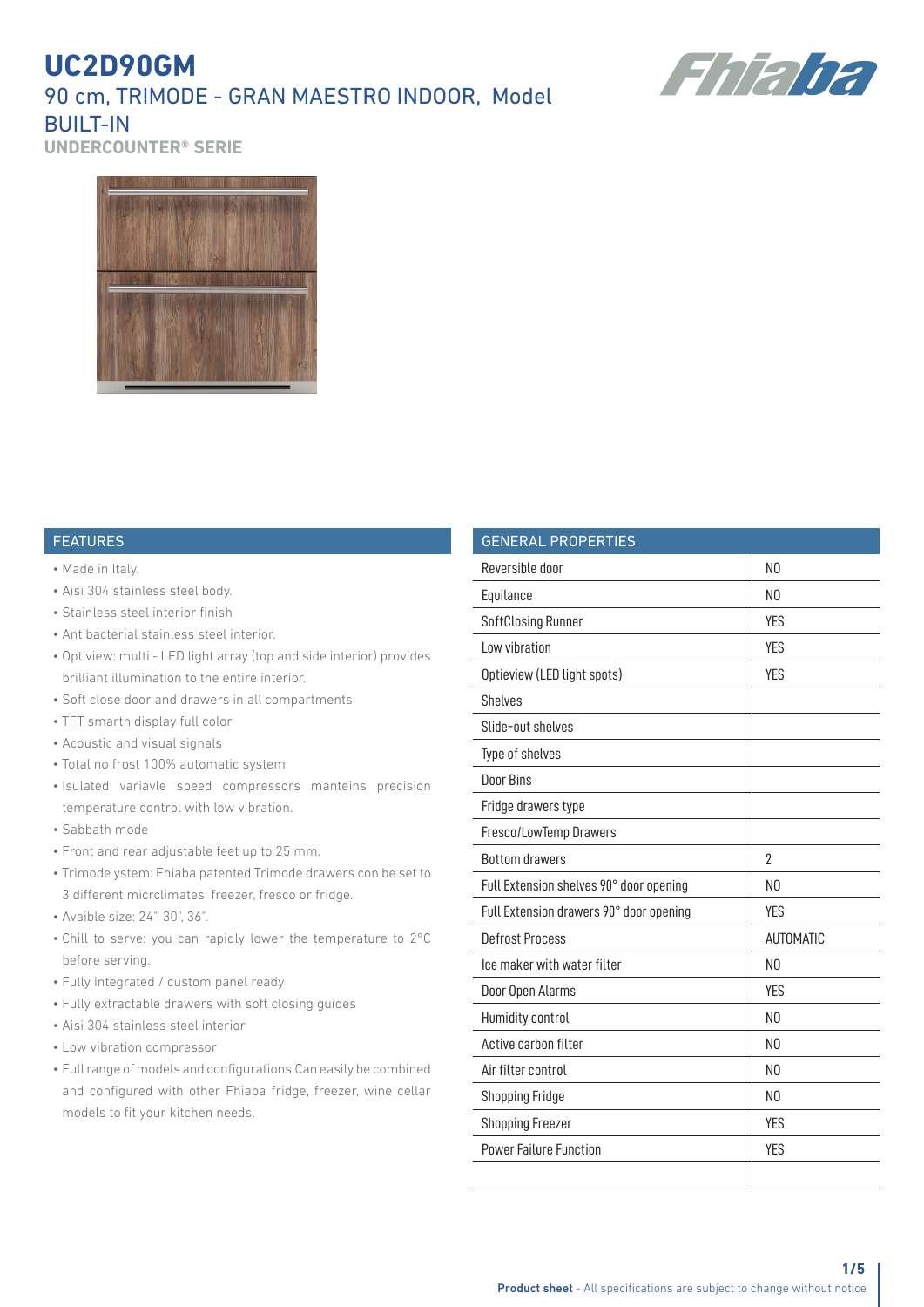### 90 cm, TRIMODE - GRAN MAESTRO INDOOR, Model BUILT-IN



**UNDERCOUNTER® SERIE PRODUCT DETAIL**





## 2BD | 1M

**BD** = drawer **M** = separate microclimates

| <b>CAPACITY</b>                          |  |
|------------------------------------------|--|
| Volume Compartment 1 (L)                 |  |
| Volume Compartment 2 (L)                 |  |
| Volume Compartment 3 (L)                 |  |
| Total Net Volume (L)                     |  |
| Total Gross Volume (L)                   |  |
| Compartment 1/Upper wine cellar          |  |
| capacity (bottles)                       |  |
| Compartment 2 / Lower wine cellar        |  |
| capacity (bottles)                       |  |
| Undercounter glass shelf capacity (cans) |  |
| Undercounter drawer capacity (cans)      |  |
| Undercounter bottom wooden bottle        |  |
| holder (bottles)                         |  |
|                                          |  |

#### TECHNICAL DETAILS

| Absorbed power (W)                   |            |
|--------------------------------------|------------|
| Total absorbed current (A)           | 2          |
| Voltage (V)                          | 220-240V   |
| Frequency (Hz)                       | $50-60$ Hz |
| Power Cord Length (mm)               | 2          |
| Plug Type                            | Schuko 16A |
| Climatic class                       | SN/T       |
| Noise level (dB)                     |            |
| Refrigerant (gas)                    | R600a      |
| Water connection / female attachment |            |
|                                      |            |
|                                      |            |
|                                      |            |

| <b>EFFICIENCY</b>                         |                     |
|-------------------------------------------|---------------------|
| New Energy Label class                    |                     |
| Energy consumption (kWh/year)             |                     |
|                                           |                     |
| <b>DIMENSIONS &amp; WEIGHT</b>            |                     |
| Height of the product (closed weels) (mm) | 865                 |
| Adjustable feet height (mm)               | 25                  |
| Width of the product (mm)                 | 898                 |
| Depth of Product without handle (mm)      | 576                 |
| Wall cavity height (mm)                   | 870                 |
| Wall cavity width (mm)                    | 900                 |
| Wall cavity depth (mm)                    | 600                 |
| Net Weight (kg)                           | 79                  |
| Gross Weight (kg)                         | 94                  |
|                                           |                     |
| <b>TEMPERATURE RANGES</b>                 |                     |
| <b>Climatic compartments</b>              | 1                   |
| Compartment 1/ Upper temperature (°C)     |                     |
| Compartment 2 / Middle temperature (°C)   |                     |
| Low temp zone                             | N <sub>0</sub>      |
| Compartment 3 / Low temperature (°C)      | from $-15$ to $-22$ |
| Dual zone                                 | N <sub>0</sub>      |
|                                           |                     |
|                                           |                     |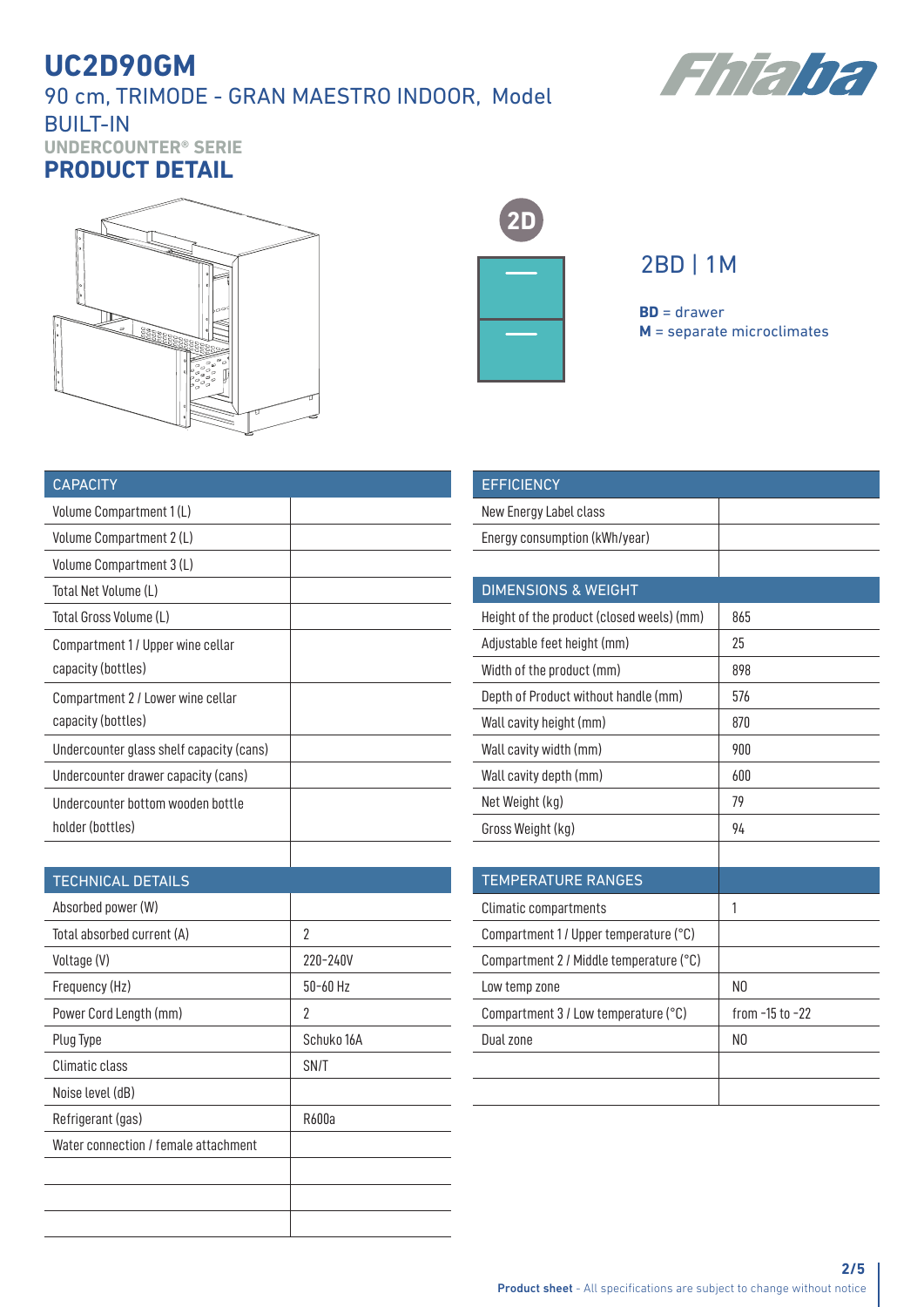Fhaha

90 cm, TRIMODE - GRAN MAESTRO INDOOR, Model BUILT-IN

**UNDERCOUNTER® SERIE**

**PRODUCT SPECIFICATIONS AND DIMENSIONS**





### **Electrical and Water connection**





For installation specifications, please consult with Fhiaba. For optimum installation, we recommend using the actual product as the best guide.



Based on the adjustment of the feet and the height of the panel from the floor, the customer defines the perforated plinth to be installed on the equipment.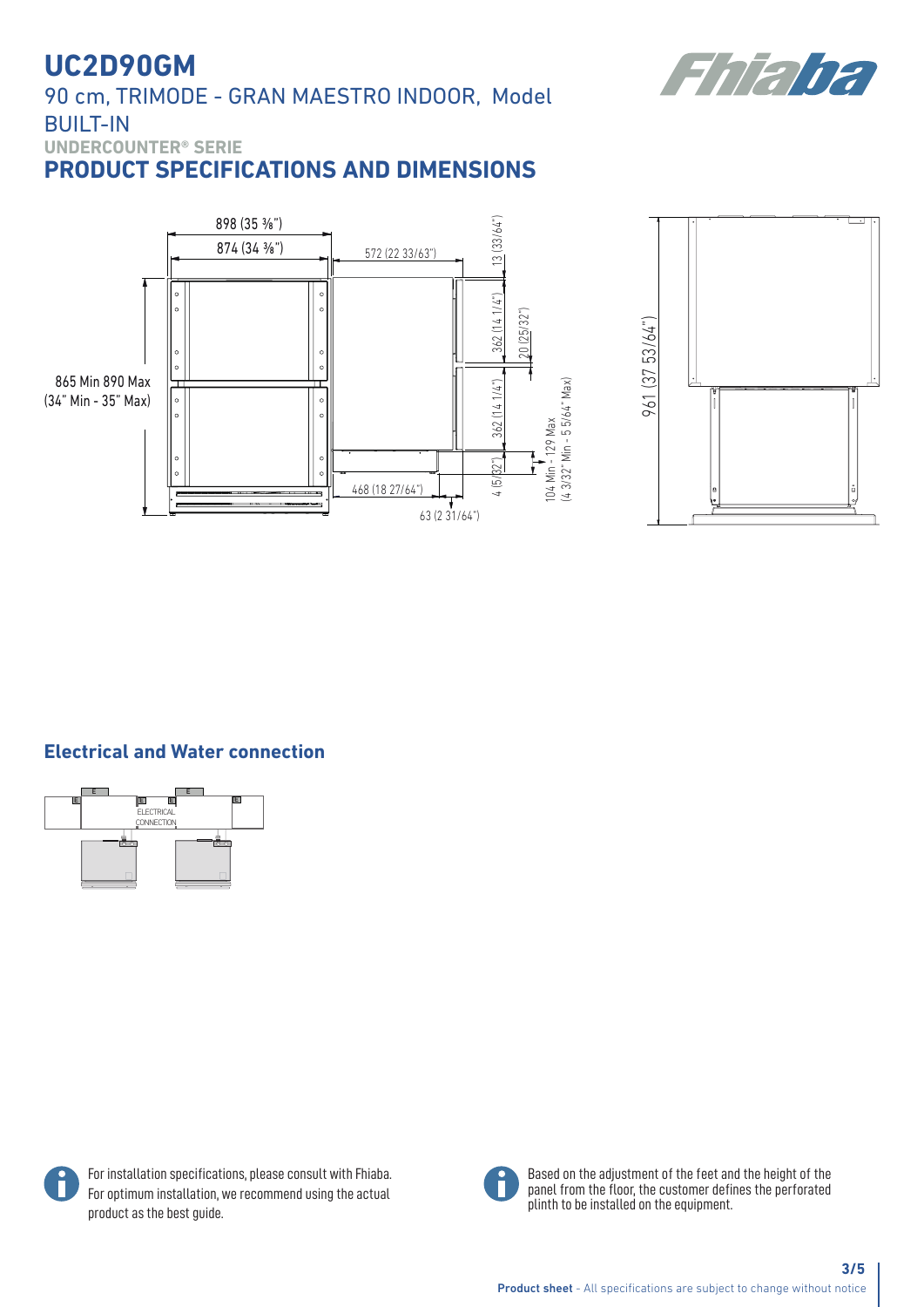90 cm, TRIMODE - GRAN MAESTRO INDOOR, Model BUILT-IN



**UNDERCOUNTER® SERIE**

### **NICHE SPECIFICATIONS AND DIMENSIONS**



| <b>TECHNICAL DATA</b>    |     |
|--------------------------|-----|
| Niche Width $A$ (mm)     | 900 |
| Unit Width <b>B</b> (mm) | 898 |

### **Panel Dimensions**



**Integrated Panel Recommendations** Panels with thickness ranging between 18 mm and mm. Panels with weight max of 12 kg. Provide installation of decorative panels during installation of the unit.